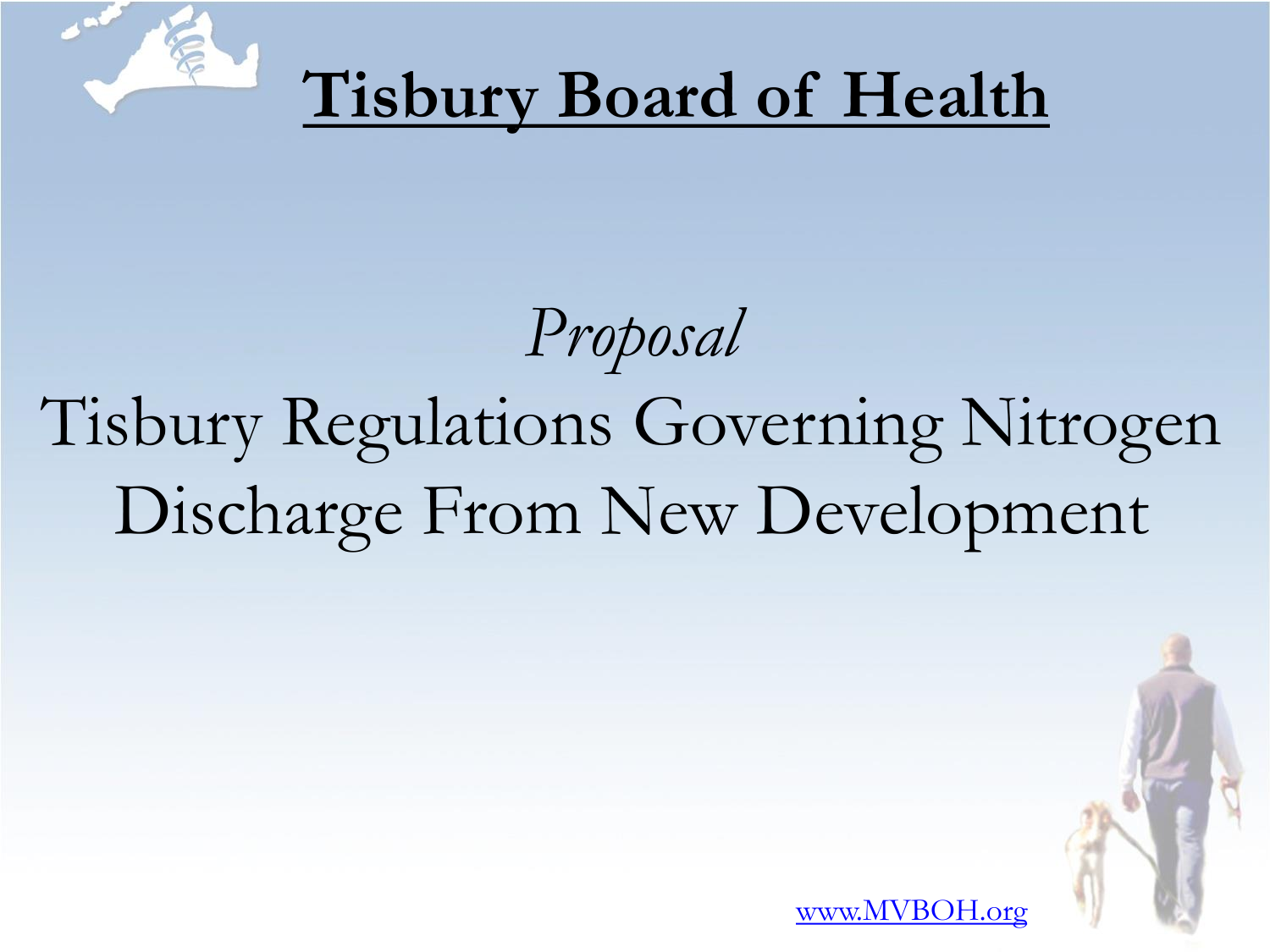

Nitrogen Discharge from New Development

History:

• In 1975, in response to **septic contamination** of the harbor, the Tisbury Board of Health established a moratorium on the issuance of new septic permits in the downtown commercial area. Today the downtown district is sewered and the moratorium lifted.

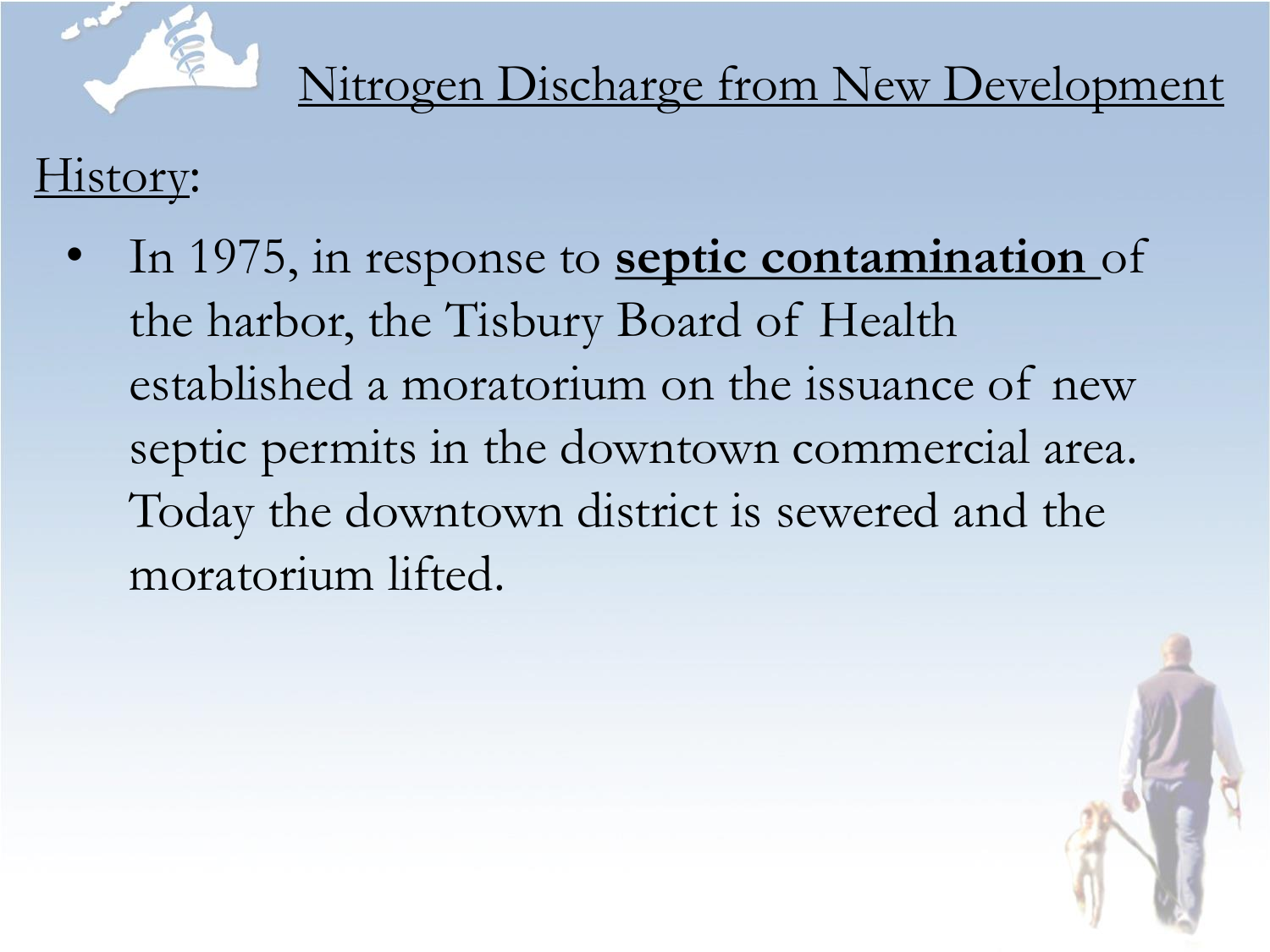

### History:

- In 1975, in response to **septic contamination** of the harbor, the Tisbury Board of Health established a moratorium on the issuance of new septic permits in the downtown commercial area. Today the downtown district is sewered and the moratorium lifted.
- In 2014, the island's Boards of Health established regulations restricting the amount and type of **nitrogen** that could be applied to lawns. The regulations were approved island-wide with only 1 voter in dissent.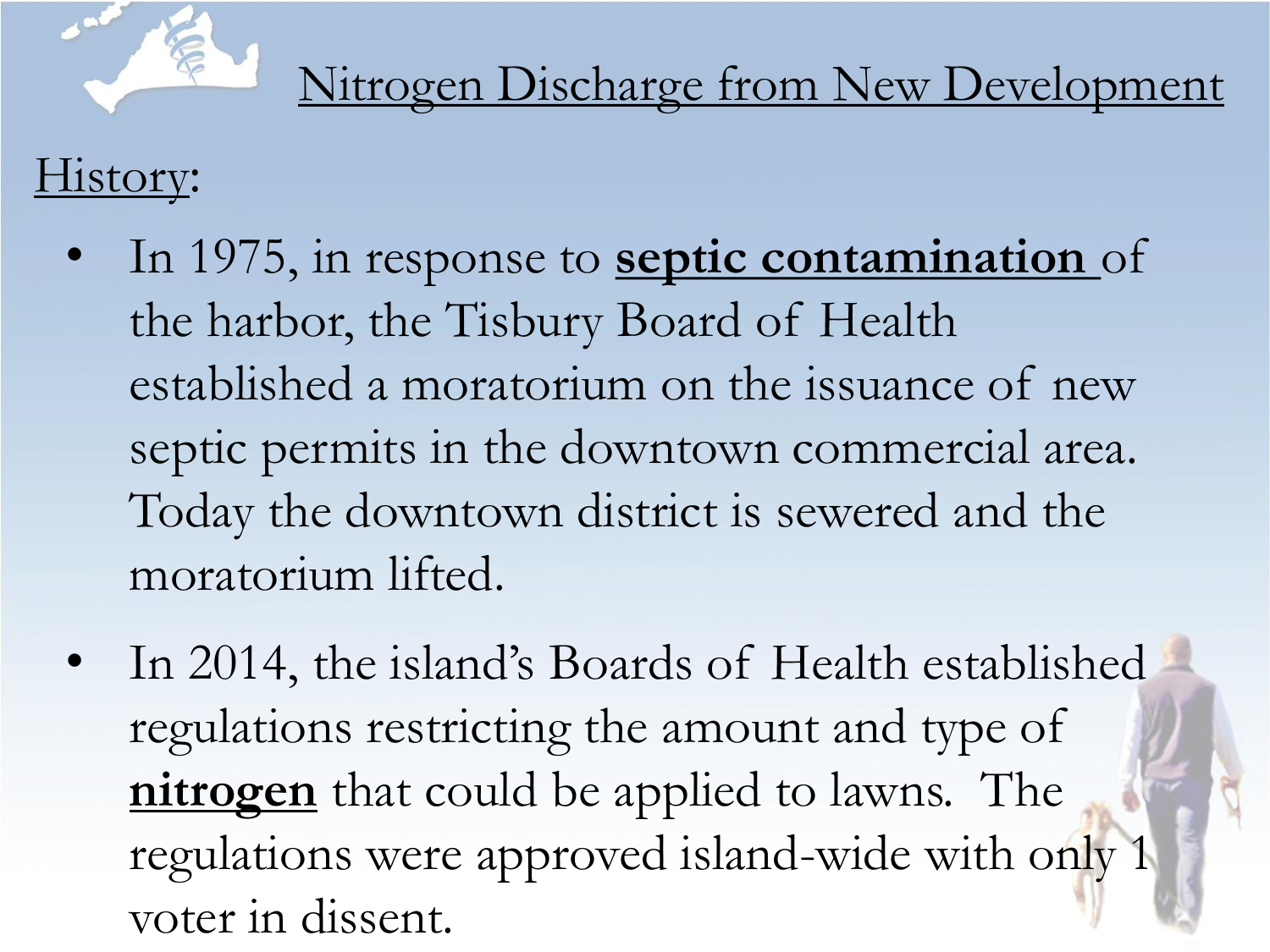

# Tisbury Findings

- Population growth has overwhelmed Tisbury's nitrogen removal capabilities, posing an emerging threat to human health, and the health and quality of the Tashmoo and Lagoon estuaries.
- Specifically, food-derived septic waste accounts for over 75% of the nitrogen entering the Tisbury's estuaries.
- The MVC and the MEP forecast a maximum property build-out of 49%. The Tisbury Planning Board estimates the 20-year build out at  $15\%$ .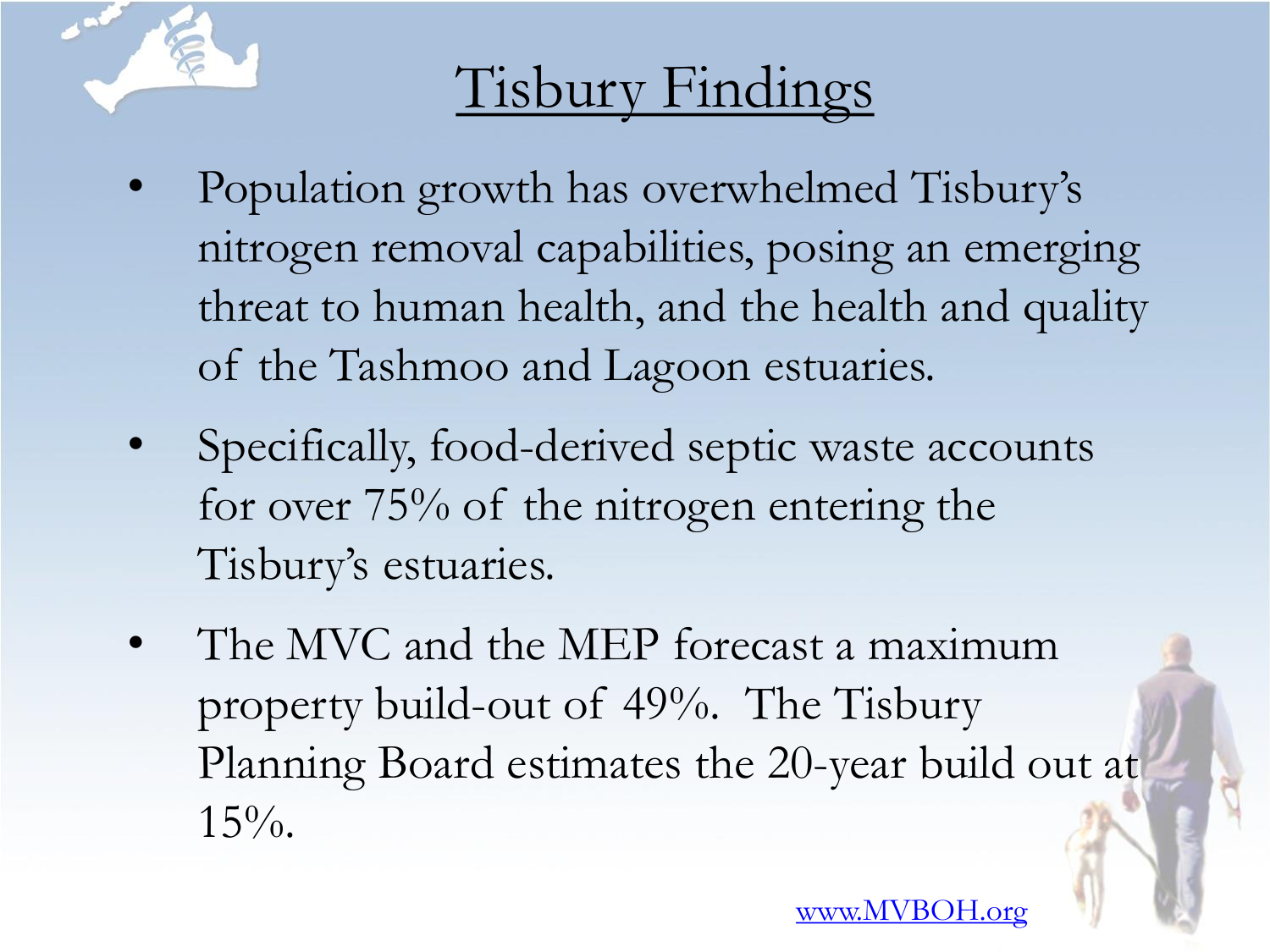#### Scope of Tisbury's Nitrogen Problem (Annual Data)

and .

富

|                | Sustainable<br>N Influx | Total<br>N Influx | <b>Targeted N</b><br>Removal |                       | Lawn<br>Fertilizer |                  | Septic<br>Waste |                       | All Other   |                          |
|----------------|-------------------------|-------------------|------------------------------|-----------------------|--------------------|------------------|-----------------|-----------------------|-------------|--------------------------|
|                | <b>TONS</b>             | <b>TONS</b>       | <b>TONS</b>                  | $\frac{\%}{\sqrt{2}}$ | <b>TONS</b>        | $\underline{\%}$ | <b>TONS</b>     | $\frac{\%}{\sqrt{2}}$ | <b>TONS</b> | $\frac{\%}{\phantom{a}}$ |
| <b>TASHMOO</b> | 6.4                     | 9.5               | 3.1                          | 32%                   | 0.4                | 4%               | 7.6             | 80%                   | 1.5         | 16%                      |
| <b>LAGOON</b>  | 4.6                     | 7.2               | 2.5                          | 35%                   | 0.3                | 5%               | 5.5             | 76%                   | 1.4         | 19%                      |
| <b>TOTAL</b>   | 11                      | 17                | 5.6                          | 33%                   | 0.7                | 5%               | 13              | 78%                   | 2.9         | 17%                      |
|                |                         |                   |                              |                       |                    |                  |                 |                       |             |                          |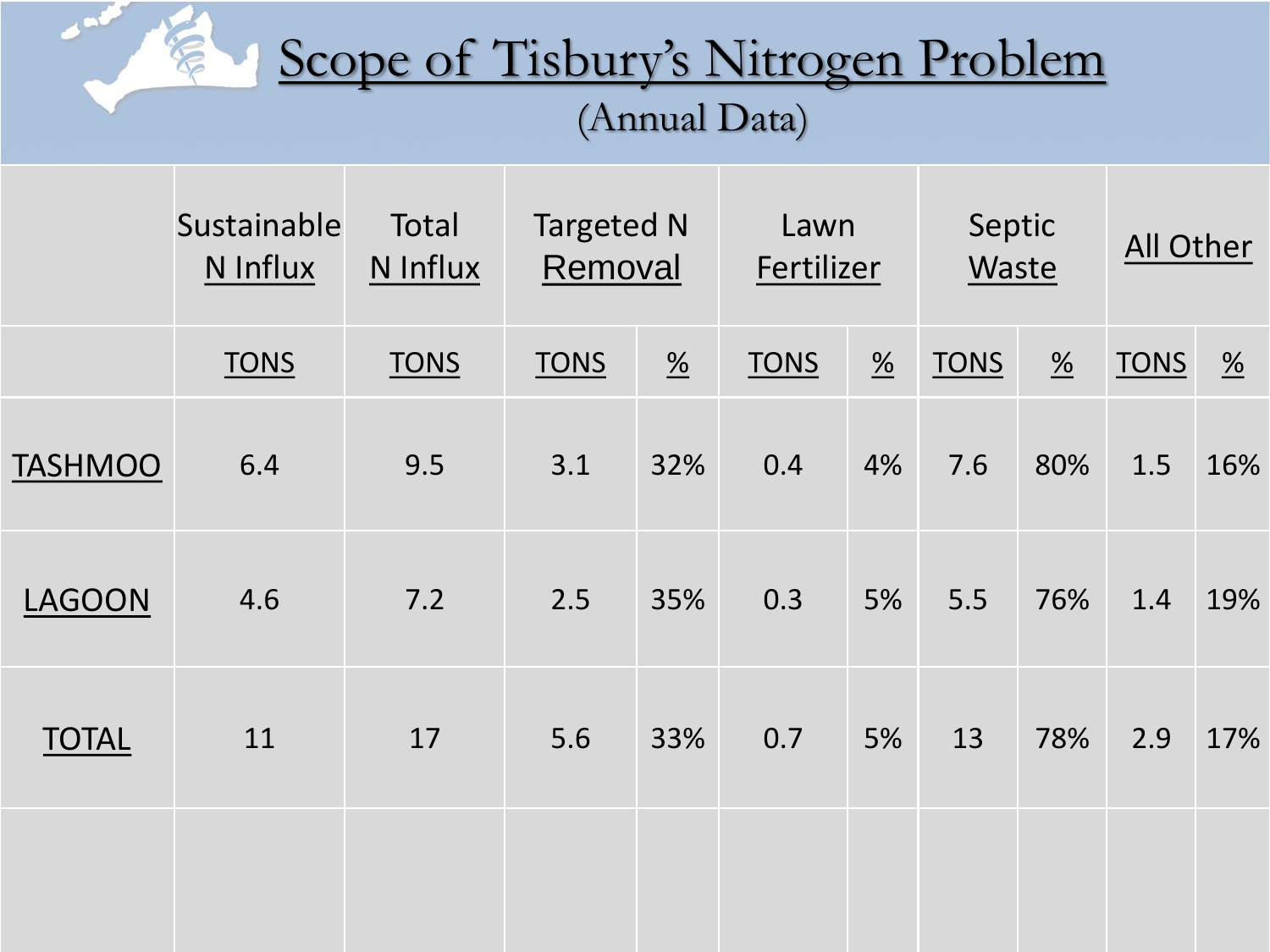#### Scope of Tisbury's Nitrogen Problem (Annual Data)

**SAMP** 

豪

|                                           | Sustainable<br>N Influx | Total<br>N Influx | <b>Targeted N</b><br>Lawn<br>Removal<br>Fertilizer |                       | Septic<br>Waste |                       | All Other   |                       |             |                       |
|-------------------------------------------|-------------------------|-------------------|----------------------------------------------------|-----------------------|-----------------|-----------------------|-------------|-----------------------|-------------|-----------------------|
|                                           | <b>TONS</b>             | <b>TONS</b>       | <b>TONS</b>                                        | $\frac{\%}{\sqrt{2}}$ | <b>TONS</b>     | $\frac{\%}{\sqrt{2}}$ | <b>TONS</b> | $\frac{\%}{\sqrt{2}}$ | <b>TONS</b> | $\frac{\%}{\sqrt{2}}$ |
| <b>TASHMOO</b>                            | 6.4                     | 9.5               | 3.1                                                | 32%                   | 0.4             | 4%                    | 7.6         | 80%                   | 1.5         | 16%                   |
| <b>LAGOON</b>                             | 4.6                     | 7.2               | 2.5                                                | 35%                   | 0.3             | 5%                    | 5.5         | 76%                   | 1.4         | 19%                   |
| <b>TOTAL</b>                              | 11                      | 17                | 5.6                                                | 33%                   | 0.7             | 5%                    | 13          | 78%                   | 2.9         | 17%                   |
| <b>TOTAL</b><br>w/15%<br><b>Build Out</b> | 11                      | 19                | 7.6                                                | 42%                   | 0.7             | 5%                    | 15          | 78%                   | 2.9         | 17%                   |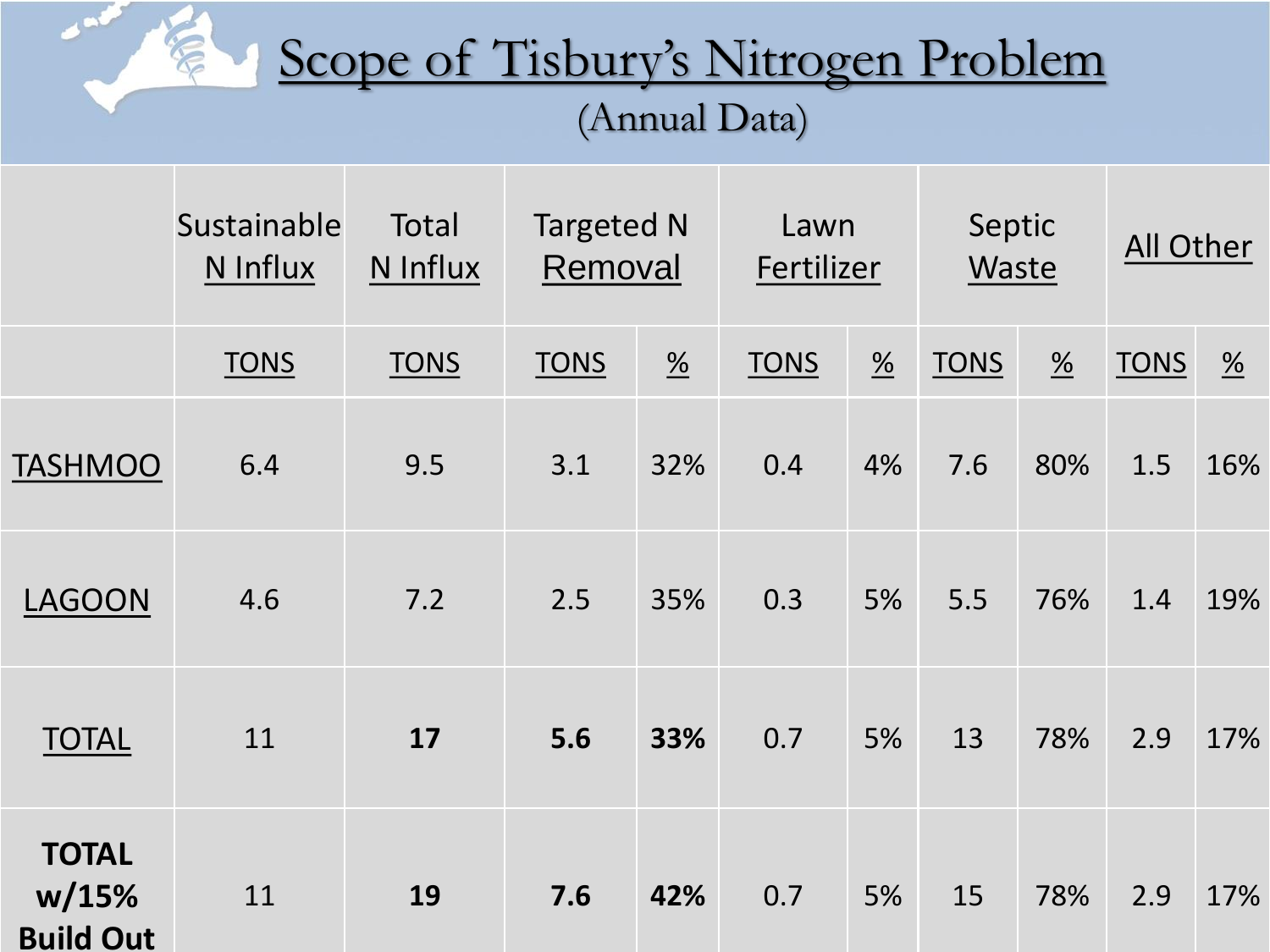

#### Tisbury Waste Water Committee

- Tisbury Selectmen, Melinda Loberg
- Tisbury Finance Committee, Nancy Gilfoy
- Tisbury Board of Health, Malcolm Boyd
- Tisbury Board of Health, Michael Loberg
- Tisbury Planning Board, Dan Seidman
- Tisbury Shellfish Constable, Danielle Ewart
- Tisbury Public Works Department, Tomar Waldman
- Lagoon Pond Association, Doug Reece
- At Large, Gerard Hokanson
- At Large, Bill Straw

#### With Technical Support from:

- MVC Executive Director, Adam Turner
- MVC Commissioner, Joan Malkin
- MVC Water Resource Director, Sheri Caseau
- Tisbury Town Administrator, Jay Grande
- Tisbury Health Agent, Maura Valley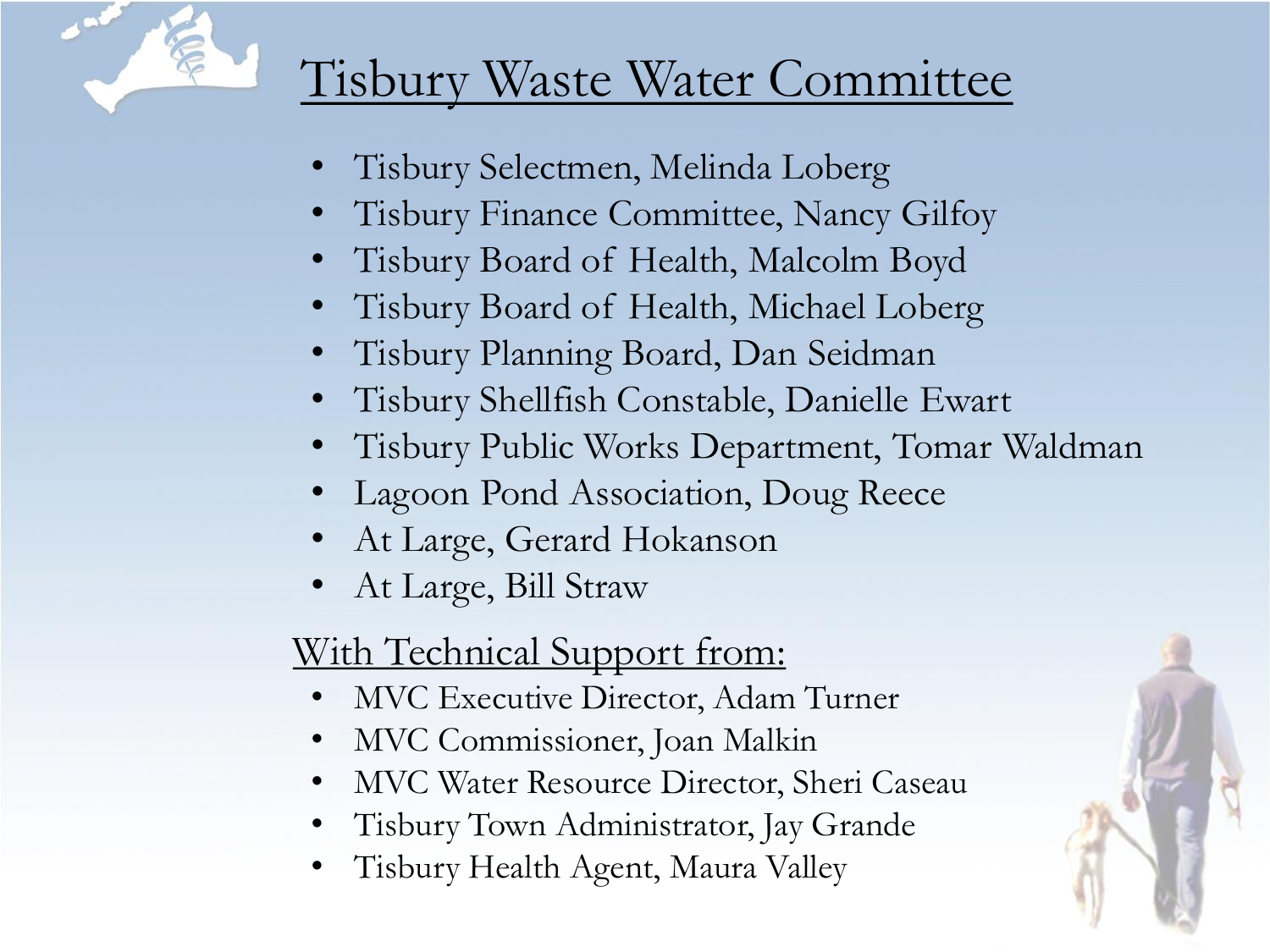

# No New Net Nitrogen Regulation

- BoH regulation limiting the amount of nitrogen entering Tisbury's water bodies from New Residential Construction.
- The property owner's Mitigation Fee is a function of amount of waste nitrogen produced in the home, the various on-site nitrogen mitigation options selected by the property owner, and Tisbury's minimum cost to remove any residual nitrogen entering the groundwater.
- New property owners who pull a building permit would meet with the BoH, present their planned nitrogen mitigation strategy and receive an appropriate Mitigation Fee "credit".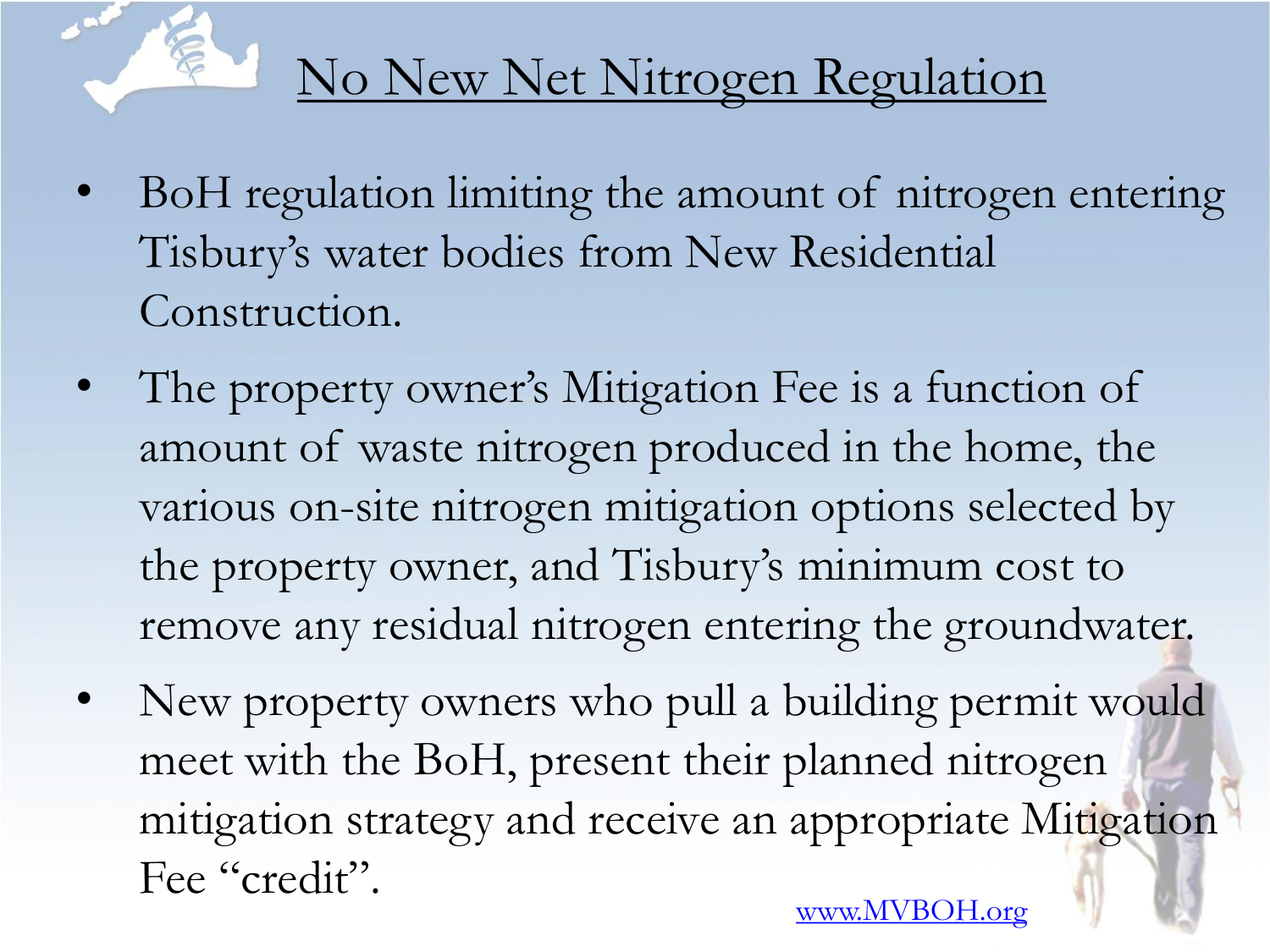# Annual Mitigation Fee

**SALE** 

| Residential<br><b>New</b><br>Development                                               | Annual<br>Median<br>Water<br>Usage $1$<br>(gal) | Annual<br>Septic<br>Wastewater<br><b>Flow</b><br>$(gal)^2$ |                                                                               | Pounds of Nitrogen Entering<br><b>Groundwater Annually</b>              |                                                            | Annual Mitigation Fee at a<br>Charge of \$300 per Pound of<br><b>Nitrogen Entering</b><br>Groundwater <sup>3</sup> |                                                                 |                                     |
|----------------------------------------------------------------------------------------|-------------------------------------------------|------------------------------------------------------------|-------------------------------------------------------------------------------|-------------------------------------------------------------------------|------------------------------------------------------------|--------------------------------------------------------------------------------------------------------------------|-----------------------------------------------------------------|-------------------------------------|
|                                                                                        |                                                 |                                                            | Title 5 Septic<br>System<br>(0.00022)<br>pounds of<br>nitrogen per<br>gallon) | Enhanced<br>De-<br>Nitrification<br>Septic<br>Technology<br>~33% Credit | <b>Denitrifying</b><br>Toilets <sup>4</sup><br>~90% Credit | Title 5<br>Septic<br>System                                                                                        | Enhanced<br>De-<br><b>Nitrification</b><br>Septic<br>Technology | De-<br>Nitrifying<br><b>Toilets</b> |
|                                                                                        |                                                 |                                                            |                                                                               |                                                                         |                                                            |                                                                                                                    |                                                                 |                                     |
| 3 Bedroom<br>Home                                                                      | $^{\sim}54,000$                                 | $^{\sim}49,000$                                            | 10.8<br>Pounds                                                                | 7.2 Pounds $ 1.1$ Pounds $\approx$ \$3,200                              |                                                            |                                                                                                                    | $\sim$ \$2,100                                                  | $\sim$ \$320                        |
| One Bedroom<br>Addition                                                                |                                                 |                                                            |                                                                               |                                                                         |                                                            |                                                                                                                    |                                                                 |                                     |
| Based on average water usage differences between homes varying in size<br>by 1 Bedroom |                                                 |                                                            |                                                                               |                                                                         |                                                            | $\sim$ \$1200                                                                                                      | $\sim$ \$900                                                    | $\sim$ \$120                        |
| Replacing Title 5 Septic System with Enhanced De-Nitrification Technology              |                                                 |                                                            |                                                                               |                                                                         |                                                            | <b>NA</b>                                                                                                          | \$0                                                             |                                     |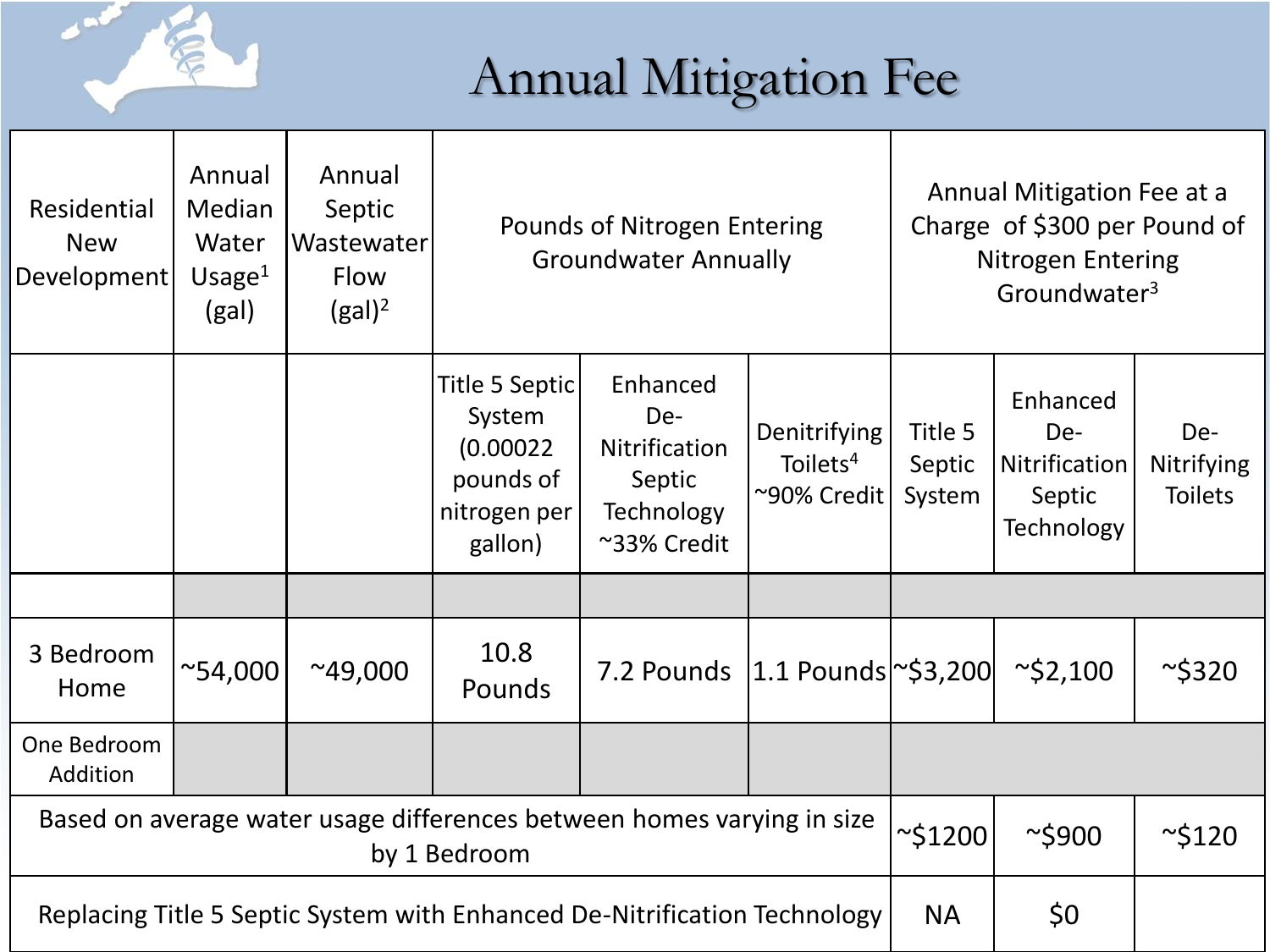## No New Net Nitrogen Regulation

- Regulations apply only to properties lying within the Tisbury portion of the Tashmoo and Lagoon watersheds;
- Mitigation Fees assessed semi-annually based on actual water usage, and invoiced as part of the water bill
- Mitigation fee ends the earlier of 20 years after commencement or when Tisbury certifies that it has met established water standards.
- All mitigation fees will be retained by the town and used solely to reduce nitrogen pollution in the watershed of origin.
- The property owners may "clawback" up to  $30\%$  of their aggregate Mitigation Fee payments to fund subsequent onsite denitrification strategies, eg. sewer hook-up, advanced septic systems, enhanced toilet technologies etc.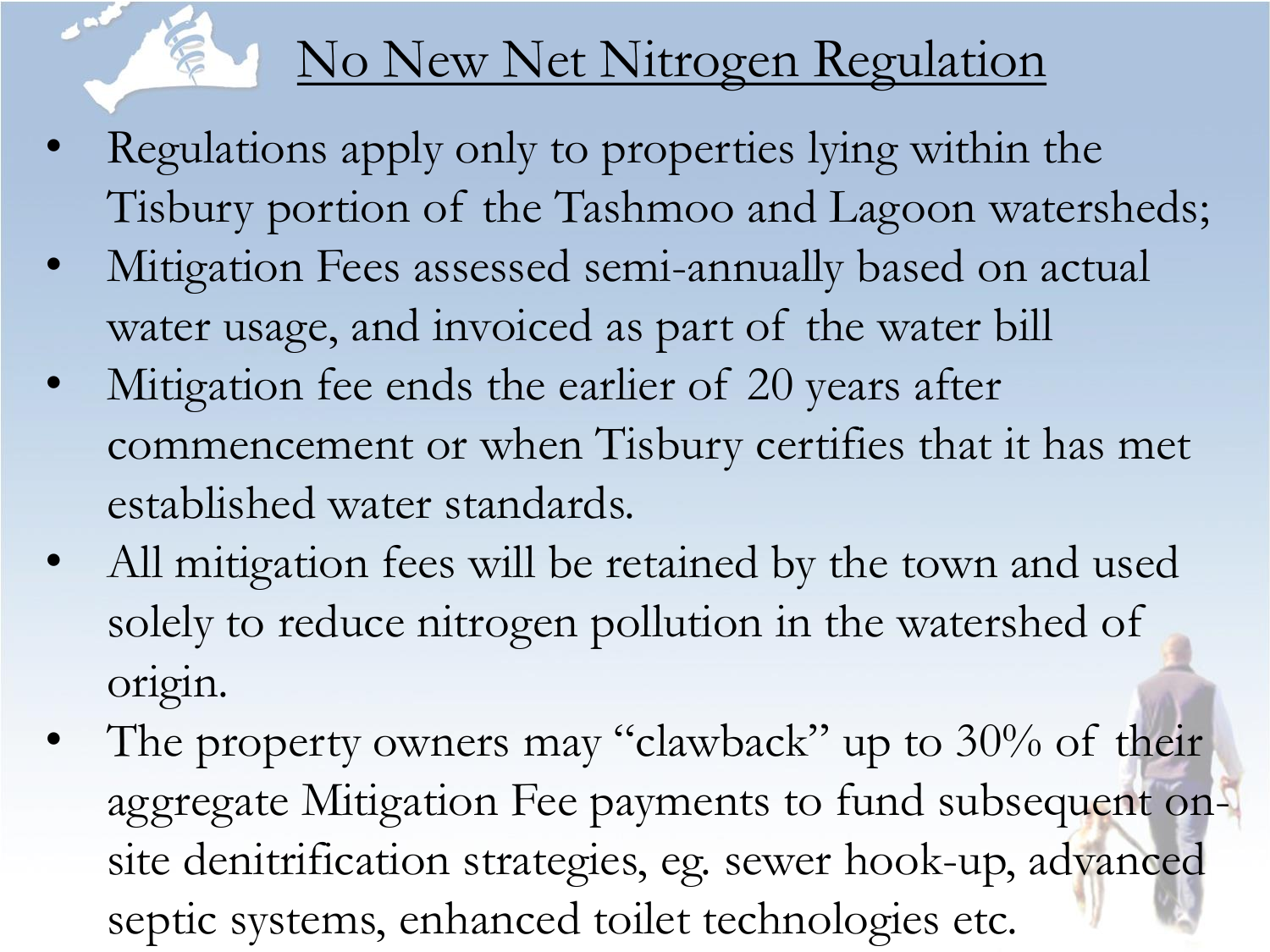

# Purpose and Status

#### Regulatory Purpose

- Contain the nitrogen problem while continuing to allow new residential development;
- Allow time for our denitrification toolkit to mature;
- Create community awareness
	- As to the extent of the problem;
	- Its possible solutions;
	- And our personal and financial accountability;

#### Regulatory Status:

The Tisbury Board of Health will be holding public hearings on the regulations commencing in June.